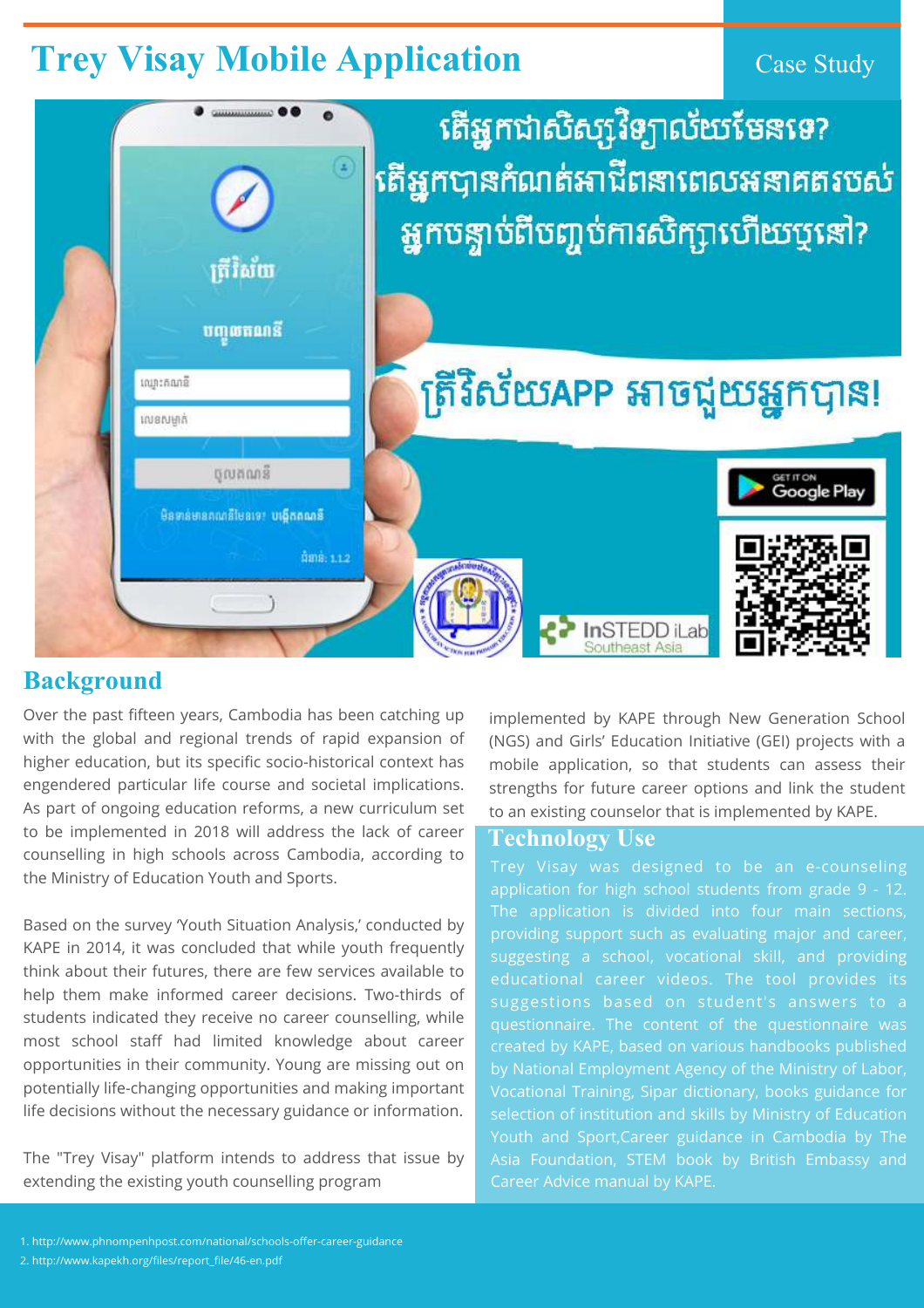

*Trey Visay, a mobile application, was developed to complement counselling programs that both Ministry of Education Youth and Sports (MoEYS) and Kampuchean Action for Primary Education (KAPE) use for the benefit of students.*

*The application allows youth to take a self-assessment test, discovering their soft skills and hard skills, and matching them with potential career paths. It also functions as a tool to help students understand the skills that need improvement within a specific career path.*

*Once a student creates an account, the application tracks their capacity building process, provides regular motivation and saves the skills and subject matter suggestions unique to the student. The application is also an added support to school counsellor.* 

**XSPIDER** 

# **Program Design and Implementation**

# **In**STEDD iLab<br>Southeast Asia

*Trey Visay application would not be possible without the* 

*collaboration of InSTEDD iLab SEA and KAPE under exclusive support from Swedish Program for ICT in Developing Regions(SPIDER).* 

*The Swedish Program for ICT in Developing Regions (SPIDER) is an NGO based in Stockholm University. SPIDER supports to projects, research and capacity building in developing regions. Its mission is to decrease the global differences using ICT in order to achieve the Sustainable Development Goals (SDGs). SPIDER funded ICT4D Incubation Program implemented by InSTEDD SEA iLab, which supports the existence of iCamp at InSTEDD iLab Southeast Asia as well as the entire process of incubation and implementation. InSTEDD iLab SEA provides free technical support starting from solution design and*  validation to application development for the selective *incubated project. At iCamp for How might we help youth in rural area having better access to employment opportunity on 27th July 2017. KAPE's prototype design of Trey Visay was selected to entering the incubation support from iLab SEA. During the 4 months incubation period KAPE has been working closely with the InSTEDD iLab team in the development of the Trey Visay App, they dedicated their staff to the join the periodical system development demo and feedback and compiling relevant content materials the app.* 

### **Partnership**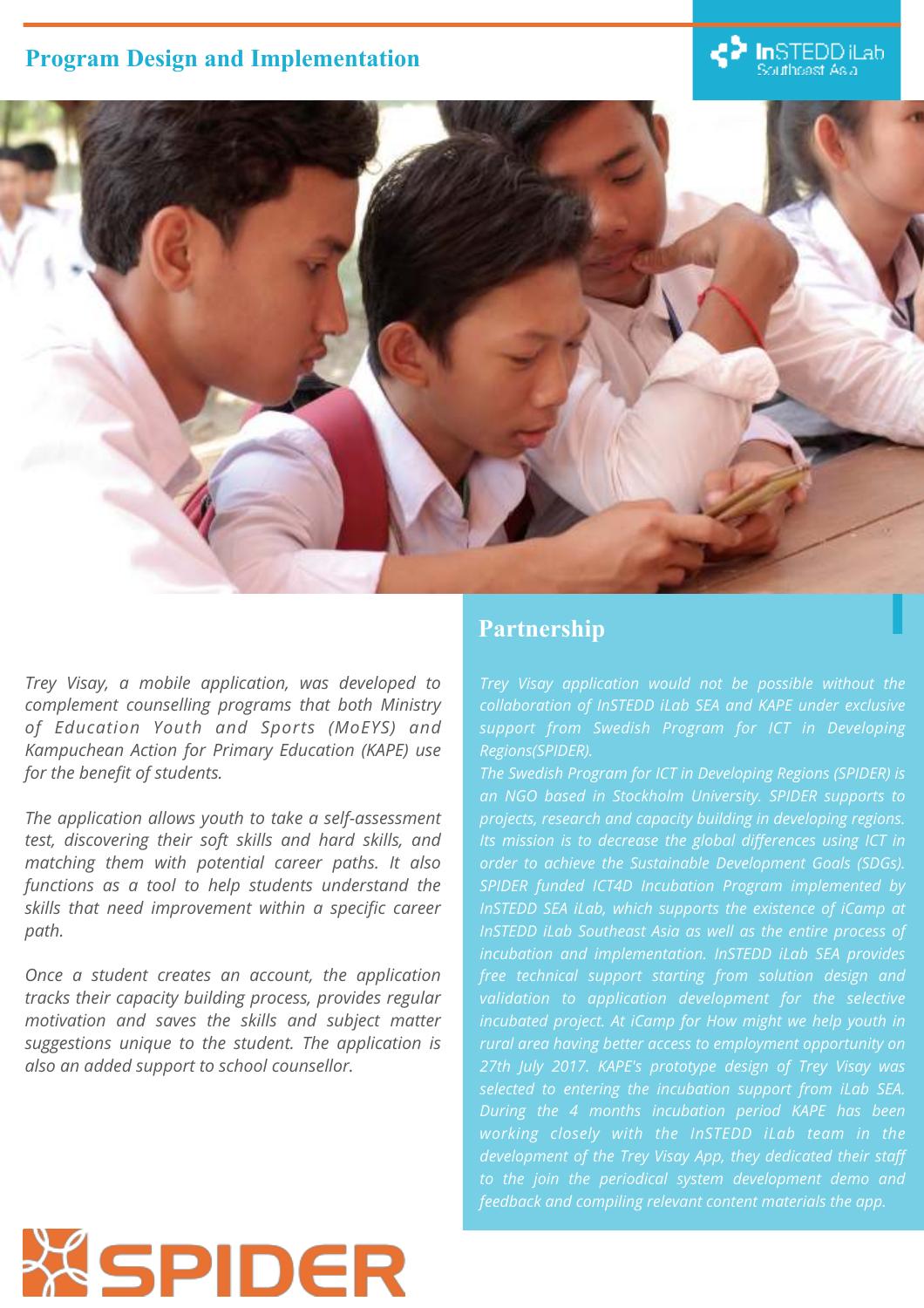*Trey Visay Mobile application on smartphone's screen.* 

# **The Challenge**

In order to make the app more user friendly, the iLab team is currently revising the app based on test user feedback. One such change that has already been implemented is a faster Facebook log-in process, as well as the option to skip the sign-up process and test some features of the app beforehand.



# **Business Model**





**In response to the a lack of smartphones in the rural area:**

KAPE suggests that all public primary schools should include a budget to buy some tablets (Approx. \$120/

# **The Solution**



tablet) into Priority Budget (PB) at the beginning of each school year. Therefore, students who do not have a smartphone will be able to access to the shared tablet at school to access to information about career counseling in the app. Also, with the data of students accessing the app, teachers and counsellors are able to analyse and take action before a student decides to drop out.

#### **In response to user frustration during the sign up process:**

Trey Visay is the first e-counselling mobile application that has been developed for a variety of youth, including those who are still in school, recent graduates, or youth not attending school, to assess their knowledge capacity and skills.

The app is guiding young people with a pragmatic approach, suggesting types of work, future career paths, and suggested universities.

Trey Visay mobile application will help not only students but can also support mentors and guidance counselors in the educational system. The app will help reduce the amount of youth who drop out of school, by giving important information to teachers and counselors when a student is losing interest in study, or is falling behind in classwork.

With this technological approach, KAPE and InSTEDD iLab Southeast Asia hope that this app will benefit to the Ministry of Education Youth and Sport and hope to scale the project country-wide.